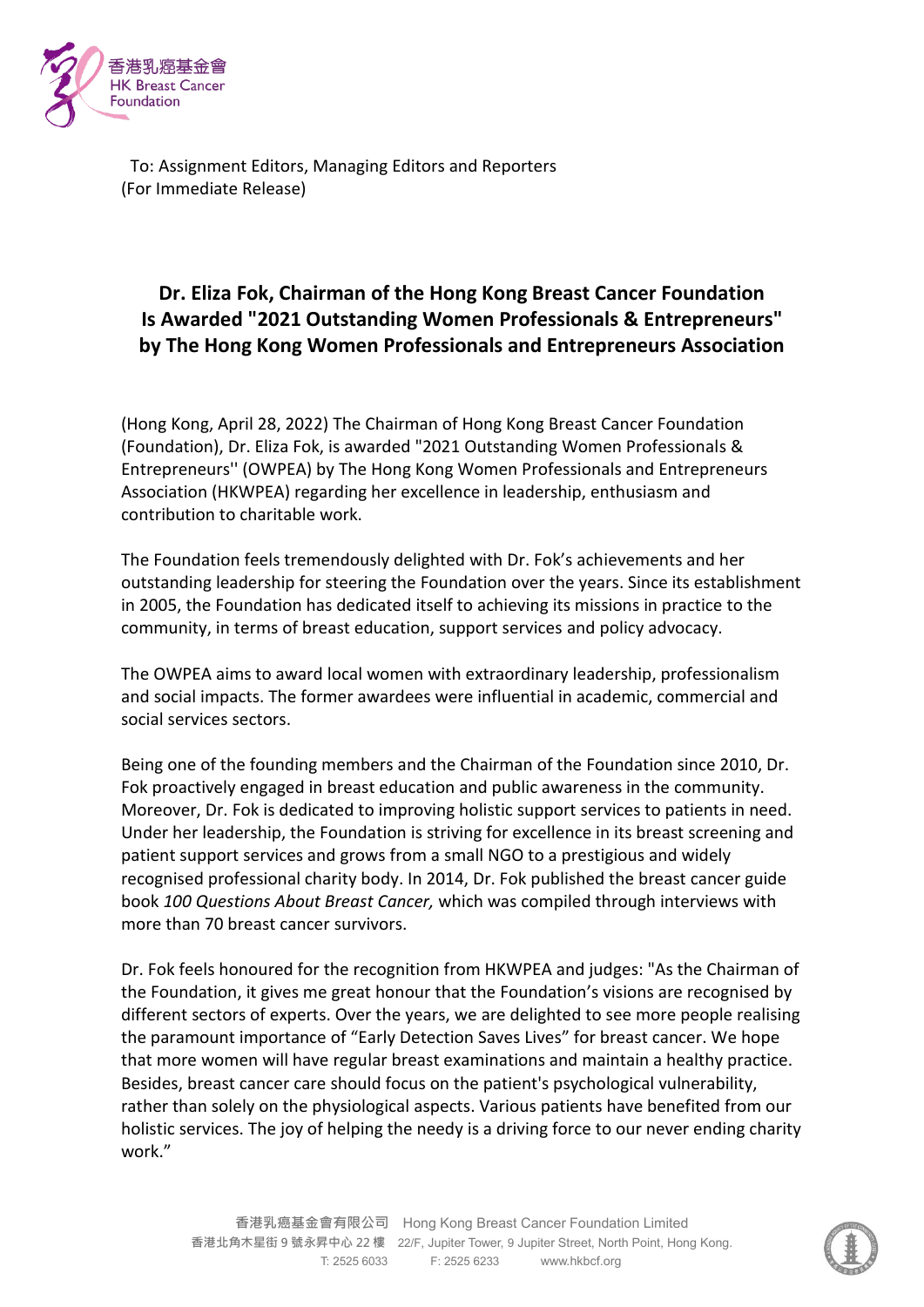

As a result of the Foundation's successful lobbying for policy change, the risk-based Breast Cancer Screening Pilot Programme has been launched by the HKSAR Government in September 2021. Dr. Fok regards it as a milestone in the local breast cancer policy. Better still, Dr. Fok hopes to develop a universal breast cancer screening in the future, so that all local women will benefit. Under Dr. Fok's leadership, the Foundation will continuously safeguard the health of local women and families, and to raise public awareness of breast cancer.